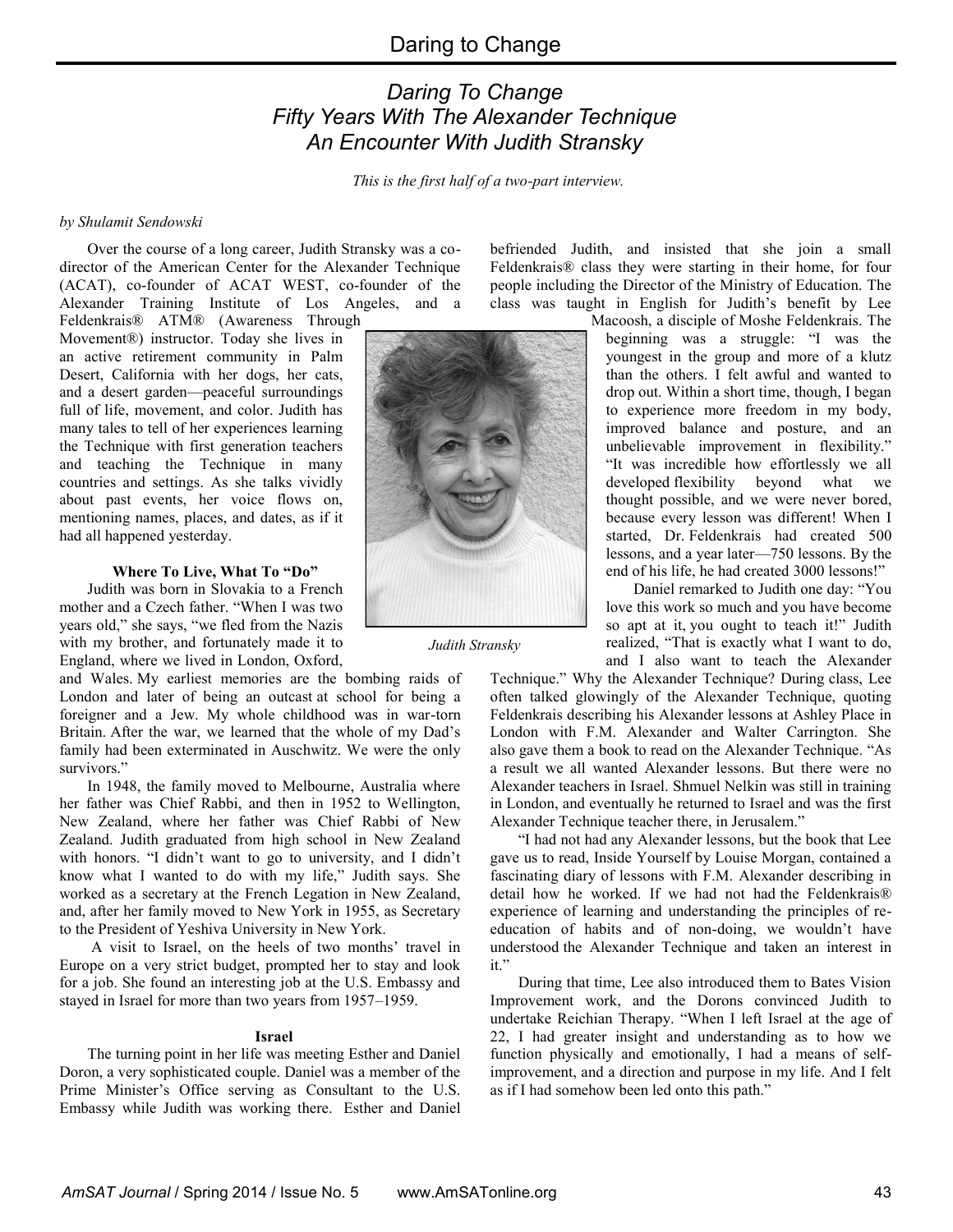## **Chicago–Paris–New York**

Judith returned to the United States to retain her permanent residency. She was living in Chicago, working as a travel agent for European and Israeli travel, when a friend told her he had met Ilana Rubenfeld, who was training to be an Alexander Technique teacher with Judith Leibowitz in New York. Judy Leibowitz had been trained by Lulie Westfeldt and Alma Frank, the two New York teachers who had trained with F.M. Alexander in London in the 1930s. "I couldn't believe my ears! I was ecstatic." Judith immediately gave a month's notice to her boss and returned to New York.

At that time, Judy Leibowitz was the only person offering Alexander Technique teacher training in the United States. In May 1961, Judith Stransky met with Judy Leibowitz, who agreed to train her after the summer. She clearly recalls Judy's final remark: "I think we have more in common than our name."

Judith found a job working as secretary/assistant to Hollywood playwright, Harry Kurnitz, who had been living in Paris after being blacklisted in the United States. In 1961, Kurnitz was finally able to return to the U.S. and use his name professionally again. He was working on his Broadway play *A Shot in the Dark*, with Walter Matthau, Julie Harris, and a young William Shatner. After opening night, Judith traveled with Kurnitz to Paris and worked for him there. She knew that the opportunity to go to Paris would never come again, so she postponed her teacher training for one year, and started the course in October 1962, at the age of 25.

#### **Judith Leibowitz**

Judy Leibowitz's work transformed Judith: "The changes in my daily use, in my appearance, and in the way I felt, both physically and emotionally, were phenomenal; it also influenced my social life. I became far more popular than ever before in my life."

"The training was five lessons a week, and I was the sole trainee. Meanwhile I worked full time at Columbia University as Executive Secretary to the Chairman of the Department of Chinese and Japanese. Little did I know that 15 years later I would be living in China!

"Judy Leibowitz always gave only positive feedback. So when she was silent, I felt I was in the dark. I would wonder 'What's going on? Am I okay? Am I not okay?' I felt privileged

to be working with Judy. She was a kind and wonderful teacher—a warm personality, always cheerful, and just lovely to be around. Even after graduation, I continued to take weekly lessons with her." With time their relationship developed into a warm friendship.

"A polio victim when she was 15, Judy had a severe limp. She

walked slowly and with difficulty, having virtually no functioning muscles in one leg. She was petite  $(5'1'')$  yet she worked on people of all heights and sizes, taking eight people a day. She lived alone and took care of herself, and was always cheerful and upbeat. She attributed her ability to function this well to the Alexander Technique, which she started in her 30s. She was remarkable, and a great role model.

"If not for Judy and her devotion to the work, there would have been no Alexander teachers in New York at that time. Debby Caplan lived in New York, but had not been practicing as an Alexander teacher. It was Judy's quiet passion and devotion to the work that revitalized Debby's interest in being a practicing Alexander teacher in addition to her career as a physical therapist.

"During the last two summers of Alexander's life, Judy had taken lessons with him in England. She said his hands were soft as butter, and in the chair work he never touched her below the waist, and when she got up she was walking with virtually no limp. She added that he would say to her, 'Don't care a jot, little lady, don't care a jot.'

"Years later, I asked another teacher who had been trained by Alexander what it was like. She told me he often used a very firm touch with superb direction, and she demonstrated it on me.

"I also asked Rome Roberts (now Rome Earle) many years ago if Alexander had said to her, 'Don't care a jot, little lady' and she replied that he would say to her, 'Don't worry, little lady, don't worry.""

#### **The American Center for the Alexander Technique**

Around the time that Judith graduated from teacher training (1964), Judy Leibowitz initiated the establishment of the first professional organization of Alexander Technique teachers outside of England. Five New York teachers––Judy Leibowitz, Barbara Callen, Debby Caplan, Frank Ottiwell, and Joyce Ringdahl––were the founders and Board of Directors of the American Center for the Alexander Technique (ACAT), a nonprofit educational institution. Debby had been trained at the age of 16 by her mother, Alma Frank. The others had been trained by Judy.

"Judy asked me if I would attend the meetings and take minutes as none of the teachers had secretarial skills. I was very excited to meet the other teachers. I was shy, and sat there quietly taking minutes. Finally, at one meeting, I shyly asked if I could contribute a comment on a difficult issue. They were surprised, but agreed, and they found my input valuable. From then on, I was a participant in the discussions."

The American Center for the Alexander Technique (ACAT) was located in a rented apartment with several rooms. "Each director pitched in \$60 monthly to pay the rent. All the

teachers taught at home, but could teach at the Center any time they wished. This was the location of the first Alexander Technique Training School in the U.S. After Barbara Callen resigned from the Board, Frank Ottiwell said: 'Let's have Judith on the Board,' and that's how I became a Director of ACAT. The directors of the Center

met monthly to work on each other, and to discuss and evaluate teaching issues."

Judith, a recent graduate, did not teach at the training school, although she was involved in all discussions and decisions. The teachers who served on the Board gave her lessons as reimbursement for the time and work she put in at ACAT, and she attended Debbie Caplan's weekly lectures at

"The changes in my daily use, in my appearance, and in the way I felt, both physically and emotionally, were phenomenal; it also influenced my social life. I became far more popular than ever before in my life."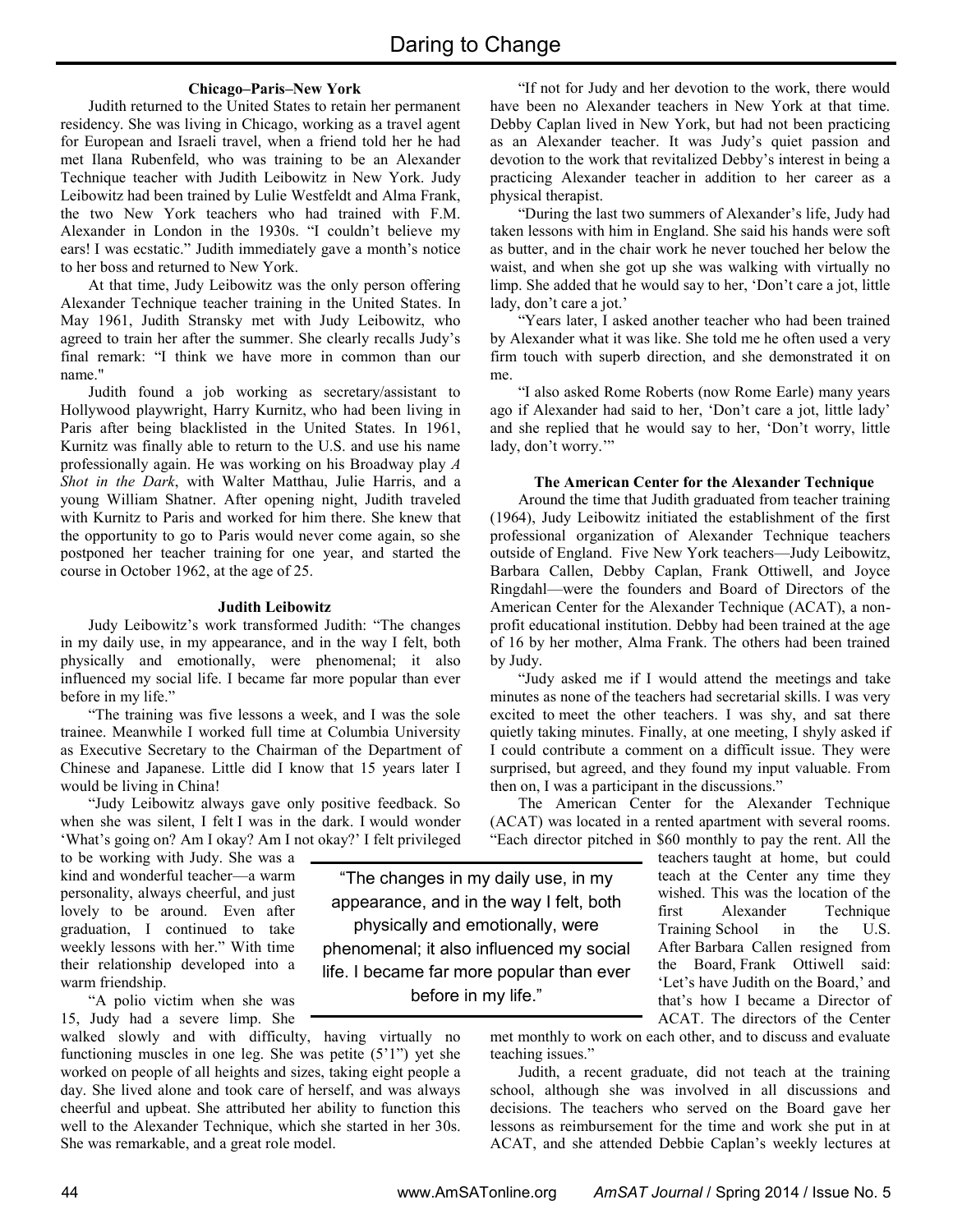the training school. Debbie, a physical therapist with a senior position at the Rusk Institute of Physical Therapy in New York, taught anatomy and kinesiology from the viewpoint of an Alexander teacher. "They were marvelous lectures, and we all learned a lot. I was fortunate that I could call Debbie when I had

a question about working with a student with a serious physical difficulty. She always gave superb advice—simple, clear, and precise. Her help was invaluable.

"At this time, Goddard Binkley, an American who had trained in London with Alexander and with

Carrington, moved to Long Island with his family, where he was on the faculty of a private boys' school as a math teacher, and he also gave the schoolboys Alexander lessons. Later, he moved to Chicago and opened the first Alexander training school there. We invited Goddard to participate in our monthly workshops, which he was happy to do."

## **"Shaking"**

Judith laughs heartily as she remembers "shaking" during table work. The other teachers had never encountered such a phenomenon before and tried different ways to prevent it. "One time they decided that five of them work on me at the same time, a teacher at every limb and one at the head. It was awful. I felt I was being drawn and quartered. I had to ask them to stop." Judith believes that her intensive Reichian therapy "had opened me up significantly in a short period of time." This "enabled my body to respond very rapidly on the table with a sudden release that made me shake briefly." Judy Leibowitz also attributed Judith's rapid Alexander progress to her Reichian and Feldenkrais® background. Years later, Judith occasionally had a student of hers shake on the table.

#### **Dr. Frank Pierce Jones**

"The first Seminar at ACAT was with Dr. Frank Pierce Jones—from Tufts University Institute for Psychological Research and the author of *Body Awareness in Action*—whom we invited to work with us. Meeting Jones was a great pleasure. It was very interesting for us to experience a different Alexander touch and to hear his experiences with the two brothers, F.M. and A.R. Alexander. He was an old-world gentleman who did very good, genteel chair work with our legs close together, and he never touched below the waist. He explained that his early students were prim faculty members, including women wearing skirts, and he had to be careful where he touched and how they sat. He did not know how to do table work. He had been trained in Boston by A.R., who was limited in movement because of a hip injury from a fall off a horse. Dr. Jones explained that A.R. sat on a chair while teaching (which is what Jones did) and was unable to do table work. We were intrigued to learn of A.R.'s image of lengthening and widening as a 'cauliflower!' Soon after, a picture of a large cauliflower appeared on the ACAT message board."

## **Walter and Dilys Carrington**

"When Walter and Dilys Carrington came to visit New York, we invited them to give a weekend workshop to the directors at the Center. In those days the British teachers talked

"There was a remarkable power, and absolute knowledge in the hands and the work of those trained directly by F.M. Alexander."

critically about the American teachers. This was a very sensitive issue for us, but nonetheless we invited the Carringtons, and, to our delight, they accepted.

"That was my first experience with teachers who had been directly trained by Alexander. Each of the Carringtons had a

different style, but both had more powerful direction than I had ever experienced. Walter's touch and direction were so firm, so powerful, you felt you had no choice but to go up, to lengthen, in any position. It felt very solid. It was amazing. Dilys was amazing in a

different way. She had a very light touch, it was exquisite, and you instantly felt direction flow throughout your body, in any position. With her it was as if you were floating, filled with air as well as with length—and with both of them the experience of very free joints.

"They worked on all of us, but did not do any training work with us. They also worked together on each of us--- that was an extraordinary experience! They were tall and big, very serious and very British.

"I experienced them both taking the head more forward and up than I had ever experienced before, with the chin further in towards the throat to allow this, and I felt that this triggered the powerful upward direction. This was a new experience—very significant.

"Walter gave a couple of talks. He loved to talk at length about the work, and he would describe the work and explain direction in beautiful, poetic, flowery terms. We had never heard the work described and explained in this manner. We hung on every word he said. Dilys did not present a talk, but when working with you, she would guide you verbally in a soft, gentle voice, saying meaningful words that we had never heard before. The Carringtons' Alexander work was magical."

## **Patrick Macdonald**

The weekend after the Carrington workshop, Judith went to Boston for her first experience with Patrick Macdonald. "He was teaching in the home of one of his graduates, Rika Cohen, an Israeli teacher. Israelis had been flocking to London to train as Alexander teachers. A few trained with the Carringtons, and most of them trained with Macdonald.

"I was very scared of going to Patrick, as we had heard that he was harsh in discrediting the U.S. teachers, denying that we were Alexander Technique teachers. I was a new, young, and insecure teacher and wanted other U.S. teachers to go with me, but no one would go. I finally decided to go by myself. Carrington and Macdonald had been Alexander's two senior master teachers and had conducted his training program for many years, and I had such a strong desire to experience the work of both of them. I made the appointments, and went off alone to Boston.

"I arrived for my first appointment and stood in the doorway, and there were Rika Cohen and Shoshana Kaminitz staring at me. Both were known to discredit U.S. teachers. Patrick was working on somebody. I felt I was walking into the lion's den. To my relief, the two women greeted me with a smile as I walked in. Patrick was running late, so I sat and watched him work, waiting my turn.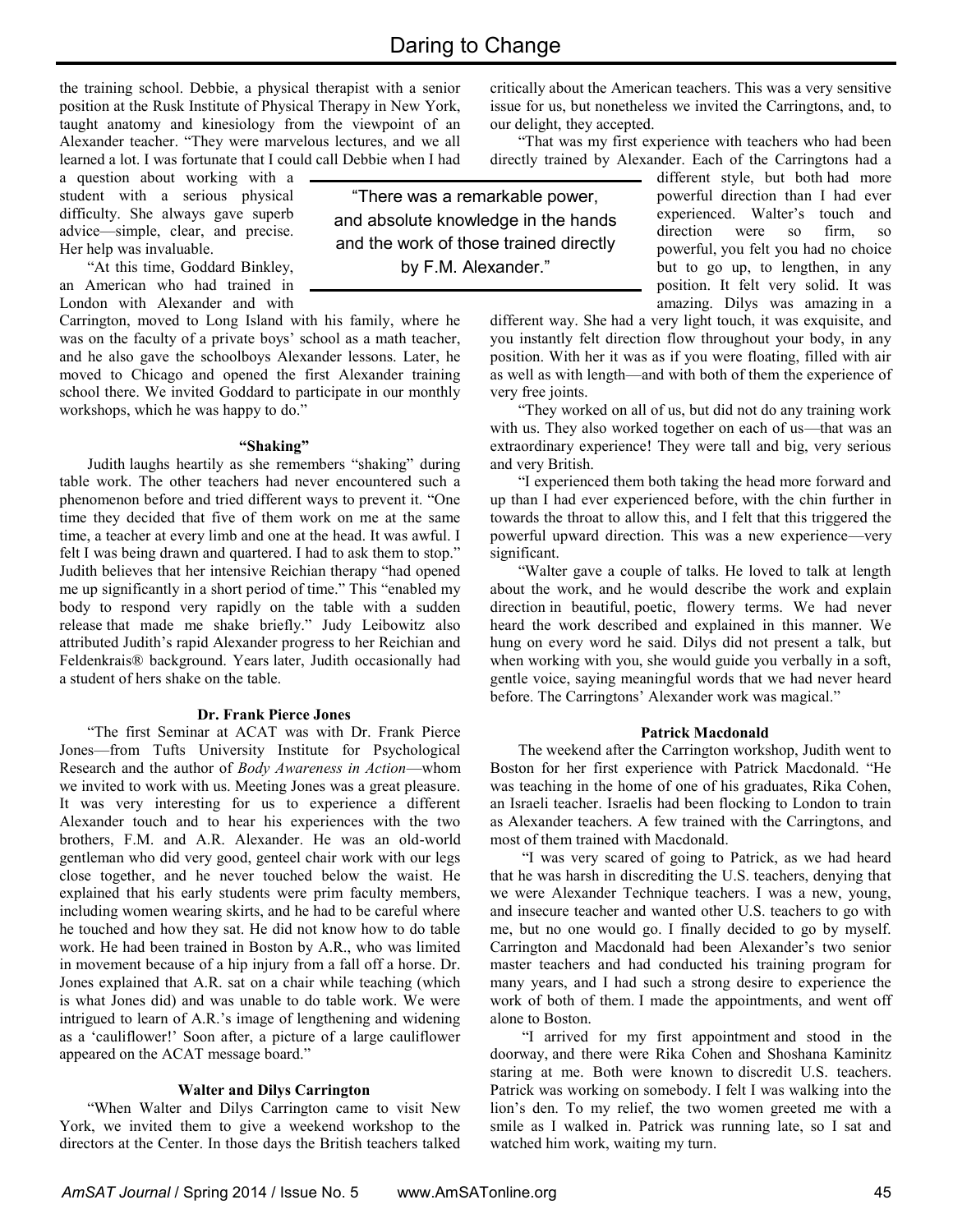"Patrick was very different from the Carringtons. Walter and Dilys were like big teddy bears taking care of you. Patrick was skinny, medium height, very severe, kind of barking at the student: 'You can't call that direction.' I was feeling worse and worse as I got closer to my turn. When my turn came, he worked on me in the chair for a few minutes, and then, to my surprise, and trepidation, he asked me to work on him! O God! I wanted to run away. I started working at his head, with Rika and Shoshana watching me. You could hear a pin drop. I was literally shaking, expecting the worst.

"Instead, he started to quietly guide my hands, very softly and gently. I couldn't believe that he wasn't barking at me. He continued in this manner, and at one point I blurted out to him, 'Oh, Mr. Macdonald, sometimes my back aches after I've been teaching all day.' I expected him to bark, 'You can't call that a back' or 'You can't call yourself an Alexander teacher.' Instead, he said sweetly, 'That happens to all of us.' I couldn't believe this. He was being an angel to me. He must have understood and appreciated what guts it took to come and learn from him.

"Patrick asked Rika and Shoshana to work on me while I was between appointments with him. Both of them worked with a delicious delicacy, reminiscent of Dilys Carrington's work.

"Patrick had the same powerful direction that I had experienced with Walter: the strong head forward and up, the feeling you have no choice but to lengthen and go up, or go anywhere he wanted your body to go in space. It was very interesting to experience Patrick's strong, firm direction on one hand, and the delicacy with which he had trained his teachers on the other hand."

determined which to use, he responded that when one works with direction, one can do anything.

"I returned to New York with my head in the clouds, a more advanced Alexander experience in myself, more clarity in my work, and with the certainty that I wanted to develop myself further as an Alexander teacher with Patrick's training. I could not bring myself to move to England, even to work with Patrick, but I knew the direction I wanted to follow.

"There was a remarkable power, and absolute knowledge, in the hands and the work of those trained directly by F.M. Alexander. I felt privileged to have been in their hands, and to also have benefited from their superb training. The work with the F.M. Alexander–trained teachers rectified the defects in my body beyond what I had thought possible! It had been my dream to have lessons and training with those closest to Alexander––and when, over time, I was able to work with a number of them, the results were beyond my wildest dreams."

## **"Take Inches Off Your Waist"**

"In the early to mid-60s, all of us, except Judy Leibowitz, were struggling to build an Alexander practice. Virtually no one had heard of the Alexander Technique, and the medical world called it charlatanism. Each teacher aside from Judy had another profession or a job. I found very interesting part-time secretarial jobs to support myself."

Judith eventually started advertising in literary, cultural, and educational publications. "Very gradually, after a few years of disheartening struggle, my practice grew until I had a full practice. I modeled my practice on Judy's, taking eight people a day, and working five and a half days a week. The work was seasonal because during the three summer months most of the students left New York. So during the summer months I was

# **Training with Macdonald**

"Patrick started training me by having me work on him or on someone else with his hands guiding my hands or guiding my body. He used few words and was very precise in his movements. His hands and words conveyed great clarity about 'Head Forward and Up' and 'Back Going Back and Up.' Patrick focused a lot on teaching me to free the wrists, which was new to me, and he taught me to get a student's body to go forward and up with a flick of the wrists. However, this was not instantly achieved. In order to do this, I had to have superb direction in myself, and my whole body as well as my wrists had to be free––it took some time to learn to get it all together. His training was precise and masterful—nothing was vague—and this approach caused my nervousness and uncertainty to



*Patrick Macdonald and Judith Stransky*

working again at my part-time jobs, and in the fall about 50% of my students would return. I would then advertise again, and by winter I would have a full practice and would take 10 to 12 people a day to compensate for the lack of summer work.

 "At around that time, Edward Maisel, author and Director of the American Physical Fitness Research Institute, was taking lessons with Judy Leibowitz and wrote an article on the Alexander Technique.

 "*Vogue* magazine wanted the article, but insisted on including exercises, which Maisel refused to do. He then took it to *Vogue's* competitor, *Harper's Bazaar*, who were so thrilled to get something that had been refused to their competition that they agreed to publish it the way it was, with one

request: Add something in the heading that would appeal to fashionable women. So the subtitle 'Take Inches Off Your Waist' was added, as well as one explanatory sentence in the article referring to a lithe figure and smaller waist as a result of

disappear. I knew specifically what I was aiming for. It was clear to me that I wanted to continue training with Patrick.

"Patrick sometimes worked with a very firm touch and sometimes with a very delicate touch. When asked how he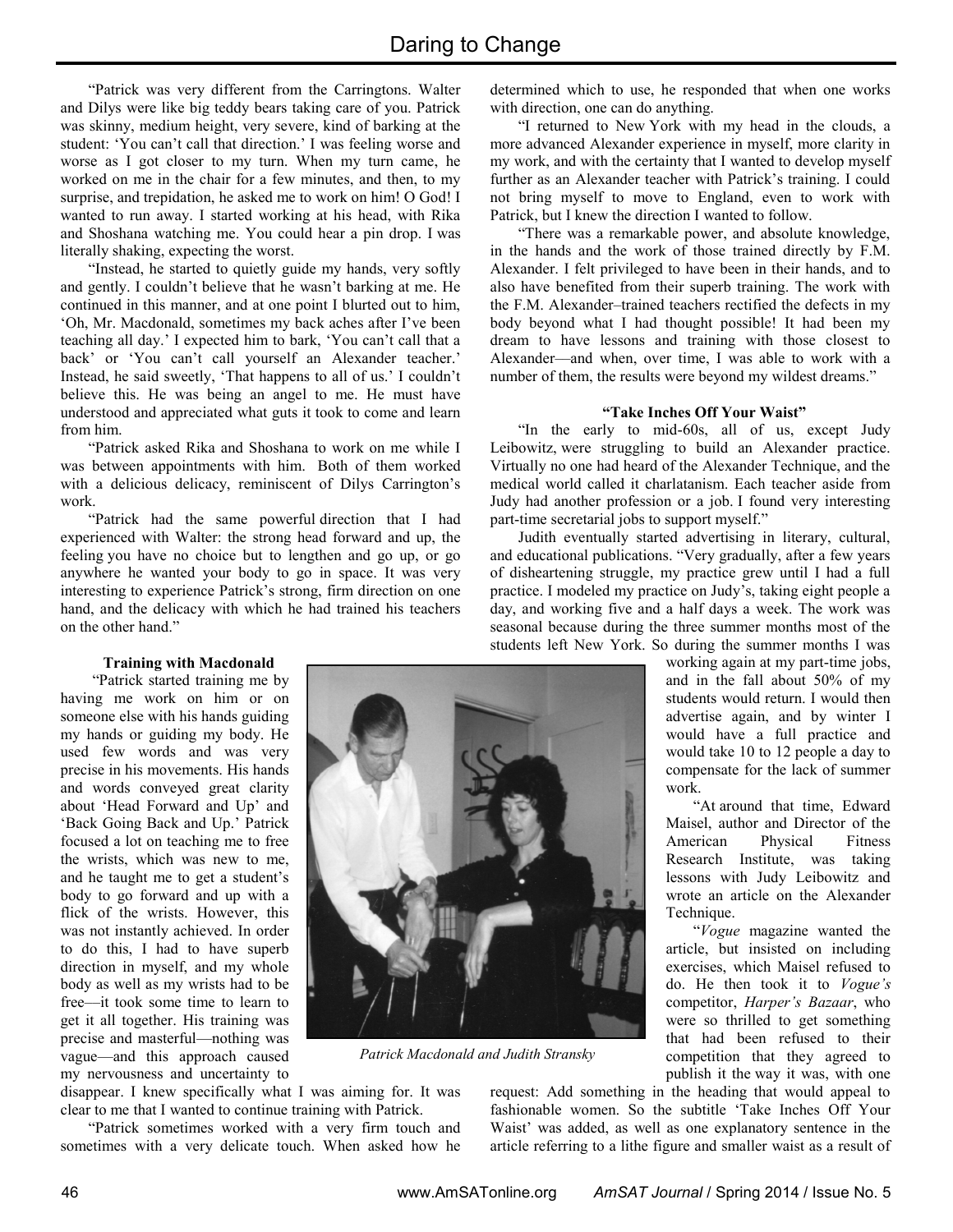the lengthening effect of the Alexander Technique. It was the feature article in their April 1967 issue."

Judith still sounds amazed and astonished as she describes the result: "Hundreds and hundreds and hundreds of letters poured into the Alexander Center from all over the country with by far the greatest number coming from New York and California. No one at the Center knew what to do with all these letters!

"I applied my 'executive secretary' skills and organized the

letters, filing them according to state, and arranged for a form postcard to be mailed to each person. Those in New York received a card providing them with a list of the New York teachers. Those elsewhere received a card stating: 'Unfortunately, there are no Alexander Technique teachers in your area. Your letter is being kept on

file and when a teacher comes to your area, we will inform you.' From then on, every teacher in New York had a full practice.

"When Virginia Copeland Wagner moved to Los Angeles in January 1968, I mailed out little postcards to the addresses in the Southern California file, and Virginia instantly had a full practice." When Judith moved to California in June of 1968, she sent out her little postcards, and "in two weeks I had a full practice."

## **Spreading The Word: The West Coast**

Living on the West Coast provided Judith the opportunity to train as a practitioner of the Feldenkrais® Method and, together with Frank Ottiwell, to spread Alexander Technique and Feldenkrais® throughout California––as well as elsewhere.

"Frank Ottiwell moved from New York to San Francisco in 1967 to be the Alexander teacher for the American Conservatory Theater (ACT) and was the first Alexander teacher in Northern California."

Judith came to Southern California in June 1968 at the invitation of Virginia Copeland Wagner. "Virginia asked me to teach her part-time practice during her summer absence. She found me a charming, small apartment in Santa Monica, and my little ACAT postcards instantly brought me a full practice. Instead of staying two months, I stayed in Santa Monica 41 years!

"My earliest Alexander contact, aside from Virginia Wagner, was Rome Earle in Ojai, who had years ago almost completed her training with F.M. in London. We had delightful meetings on a regular basis until she returned to London to train with Macdonald.

"The most fascinating person" that Judith met was "Dr. Douglass Price-Williams. He called me when he saw my solitary Alexander Technique listing in the Yellow Pages. Douglass, a tall, lanky Englishman, had trained with F.M. in the 40s. He told me that during those years Walter Carrington and Patrick Macdonald conducted the training program, and every day F.M. would come in for a while and work with each trainee. Douglass said that during the latter part of his training, F.M. was dealing with the South African slander lawsuit, and he was very stressed and not his usual self.

"Douglass told me that as there were already a number of Alexander teachers in England, after graduating he moved to Denmark to set up a practice. In order to encourage more people to come to this obscure method, he decided to get a psychology degree. He fell in love with psychology, made that his life's work, and was currently a Professor at UCLA, where he worked with the Department of Psychiatry, and later Anthropology. He was devoted to the Alexander Technique and so pleased it had come to Southern California; and he referred interesting people

"Hundreds and hundreds and hundreds of letters poured into the Alexander Center from all over the country with by far the greatest number coming from New York and California."

to me."

 In Southern California, Judith enthusiastically offered lecturedemonstrations, workshops, and seminars wherever she could, presenting the work with her downto-earth style of practicality and clarity combined with humor. She addressed all people and problems.

"I had many interests: the arts and performing arts, health and alternative health, martial arts, psychology, metaphysics, selfimprovement, etc., that brought me in contact with a variety of organizations, institutes, and schools. I even presented the Technique at a mental hospital, resulting in an interest in including the Technique at the hospital! Californians were eager to experience something new that was effective.

"Gordon Davidson, founder of the Mark Taper Forum, met with me soon after my arrival and included the Alexander Technique in his actor training program. Staff members at the Taper, all theater folk, eagerly crowded into my introductory presentation to the actors, and most followed through by taking lessons, which they loved! Gordon also invited me to benefits at the Mark Taper, where I was surrounded by Hollywood stars and directors. I felt I was living a dream. When someone asked Gordon, 'What is the Alexander Technique?' he responded, 'A Way of Life.'"

Soon, interviews with Judith were published, reaching a larger audience and bringing more students. The word spread to the growth centers of the human potential movement, which were "a new and growing phenomenon in Southern California," and Judith was repeatedly asked to present seminars and workshops at the centers. These were "very popular."

"Frank was simultaneously offering Alexander Technique workshops in San Francisco, and we realized that conducting weekend workshops together in each city would reach twice as many people. The workshops were very successful. This led us to form ACAT WEST, a non-profit educational institution, with Judith Leibowitz on the Board to fulfill the requirement of three Directors. Setting up ACAT WEST was very timeconsuming for Frank and me, and very gratifying when it was accomplished. Subsequently, our workshops were under the auspices of ACAT WEST.

"After Giora Pinkas moved to San Francisco, Frank and Giora set up the first Alexander Training School on the West Coast, in 1974, under the auspices of ACAT WEST. This led to more training schools in Northern California." Years later, in 1987, the Southern California training school––the Alexander Training Institute of Los Angeles (ATI-LA)–was opened in Santa Monica with nine directors, including Judith.

In 1972 Judith fulfilled her dream of training in the Feldenkrais<sup>®</sup> work. It was a five and a half week Feldenkrais<sup>®</sup>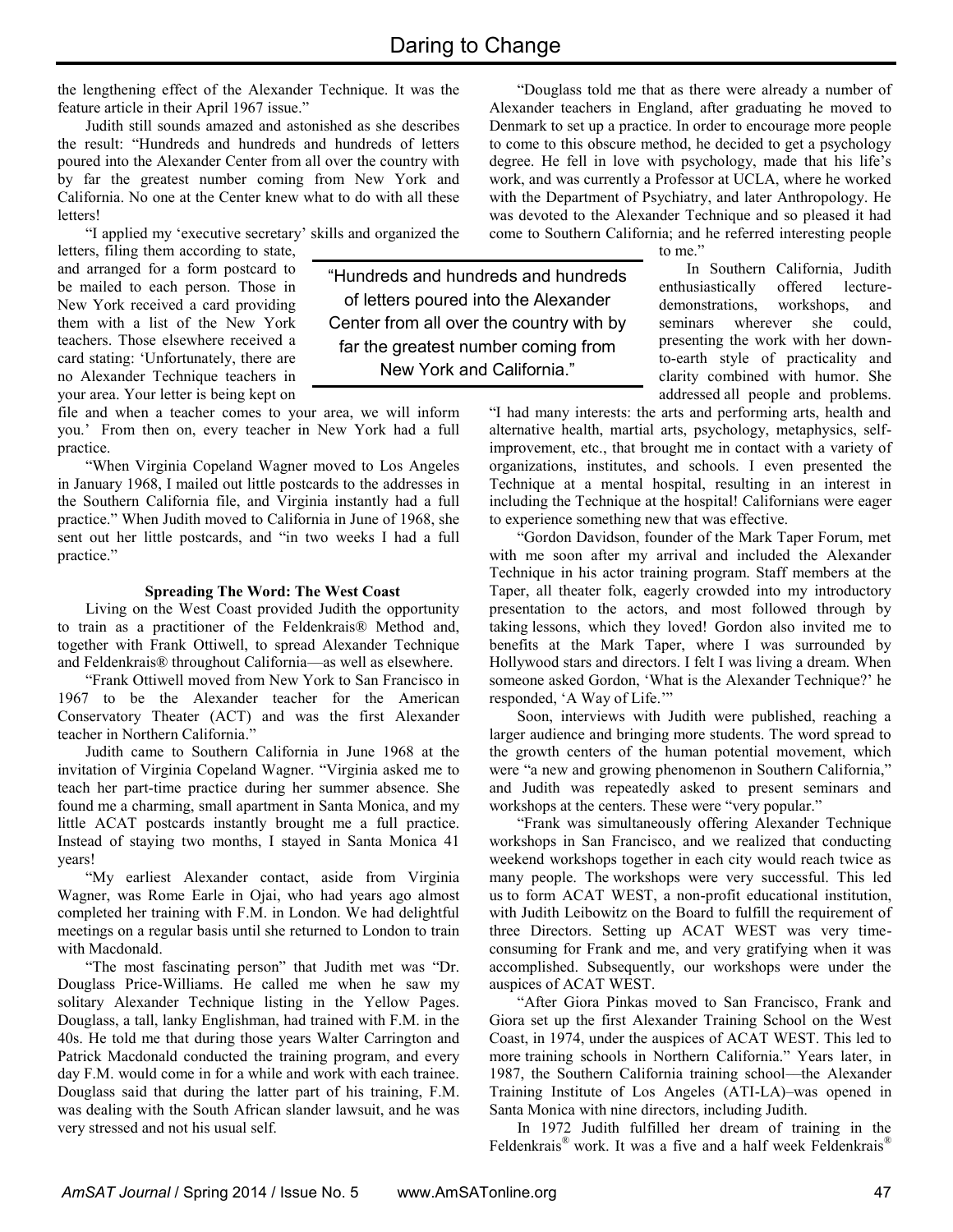training program, the first in the U.S., housed at Esalen Institute in Big Sur with Dr. Feldenkrais himself. It was organized by prominent psychologists Dr. Stanley Keleman and Dr. Will Schutz (author of the best-seller *Joy*) for a hand-picked group of psychologists. "Dr. Keleman, a brilliant California pioneer in the psychological approach that includes body work, was an Alexander student of Frank Ottiwell. As a result, three Alexander teachers were included in the group of 14 participants: Frank Ottiwell, Ilana Rubenfeld, and myself.

"Upon completion, we were certified to teach Feldenkrais®  $ATM^{\circledR}$  (Awareness Through Movement<sup>®</sup>), and I soon added seven Feldenkrais® classes a week to my full-time Alexander practice. Also, Frank and I included Feldenkrais<sup>®</sup> ATM® in our Alexander workshops."

## **Branching Out**

"Dr. Camille Brown, Professor of Kinesiology at the University of California Los Angeles (UCLA) learned of the Alexander Technique and Feldenkrais® during an introductory meeting with me. Her response was: 'This work leads to peace.' While she was unsuccessful in fulfilling her desire to include the Alexander Technique in the UCLA degree program, she did succeed in bringing me in to teach at UCLA Extension. I opted to teach Feldenkrais®, which could be taught to large groups. The first course drew 100 people! The course was so popular that the professor who was department head and his wife joined a class. I taught there for many years. In the classes, I always explained the Alexander Technique, and many subsequently took Alexander lessons, including the department head's wife (a psychologist), and the word spread even more.

"People were coming for lessons from all walks of life, from the rich and famous to ordinary folk––celebrities, performing artists, producers, directors, prominent physicians, psychiatrists and, psychologists (who also referred psychiatric patients)—with numerous types of ailments, some undiagnosable, and invariably the Alexander Technique brought results. I accepted everyone, without exception."

Starting in the early 70s, "The Association of Humanistic Psychology (AHP) asked me to present both methods at their annual conferences in California. There was such a keen interest ––about 500 people would show up for Feldenkrais® and about

200 for Alexander. This made me a popular presenter," Judith says with a laugh. "I had been asked to write the brochure descriptions, which I made very appealing, and that helped draw the crowds––and they were not disappointed. It is the work that is so incredible, and I did my best to present it effectively."

At the conferences, growth centers, and elsewhere, Judith attended presentations and programs "in many modalities of the human potential movement, which expanded my horizons on a personal level and also contributed to the continual development of my teaching approach and communication. I also trained in other modalities, such as Reiki, Radix, Neuro-Linguistic Programming (NLP), Touch For Health, and later in Deepak Chopra's Ayurvedic Mind-Body training, and others."

Judith was also invited to teach twice-weekly classes at the Academy of Stage and Cinema Arts (ASCA) in Hollywood by the founders, David Alexander and Michael Dewell.

"John Houseman, the renowned producer, director, and actor who had brought Judy Leibowitz to teach Alexander in the Drama Department at Juilliard in N.Y. in the 60s, took some lessons with me for his arthritic back. He then brought me into the Drama Department at the University of Southern California (USC) to teach Alexander two mornings a week to the undergraduate actors. Oh, how they loved it! The subsequent chairman, Duncan Ross, asked me to add Feldenkrais ATM® twice a week for the Fine Arts grad students."

In these various ways, an enormous interest developed, and Judith had an ever-growing waiting list. "As new teachers gradually came to Southern California, I would fill their practices by referring to them from my waiting list, as well as referring virtually all new ACAT WEST inquiries. The few additional teachers were now contributing, through their practices, to spreading the word in Southern California.

"All this activity was very heady and very exciting for me, and I was overwhelmingly busy teaching; making presentations in California and also in Washington, Florida, Texas, Hawaii, and Australia; giving Esalen workshops; and single-handedly administering ACAT WEST in Southern California, until 1980, when I left to live in China for two years." That was after additional work with Patrick Macdonald and with Marjorie Barstow, and after writing her book.

## **Macdonald in California**

In the winter of 1968, Patrick Macdonald was invited to teach at ACAT in New York. Frank Ottiwell and Judith went to study with him. "I took lessons with Patrick twice a day for two weeks. Patrick was very formal, always wearing a pinstripe suit, but no shoes. He worked in his socks. He worked with the teachers, the trainees, and the public, and he included training work with the trainees and with any teacher who requested it. He was very cooperative and respectful with the New York teachers. He encouraged everyone to watch, and there was always a crowd in the room; we could learn from watching and listening. One of the new things he taught was whispered "Ah" with different vowels. We had never encountered that before.

"I asked him to stay an additional week in the U.S. and

come to Santa Monica, stay in my apartment, teach all my students, and give me two lessons a day. He said YES!" For 10 consecutive years Patrick Macdonald taught in California during his Christmas vacations and once or twice during Easter vacation. Judith and Frank Ottiwell facilitated his visits.

"He loved what he called the Mediterranean climate, and it was easy for Frank and me to persuade him to make annual visits to California, dividing his time between Los Angeles and San Francisco. Patrick was a hit! Groups of us would socialize with him outside of teaching hours. He basked in his popularity with his animated admirers and would loosen up and tell stories and jokes. He responded to the informal friendly Californians by becoming more informal himself––no more teaching in a

"He told us that in England he insisted on formality and on being called Mr. Macdonald, while in America everyone called him Patrick, and the atmosphere was jolly."